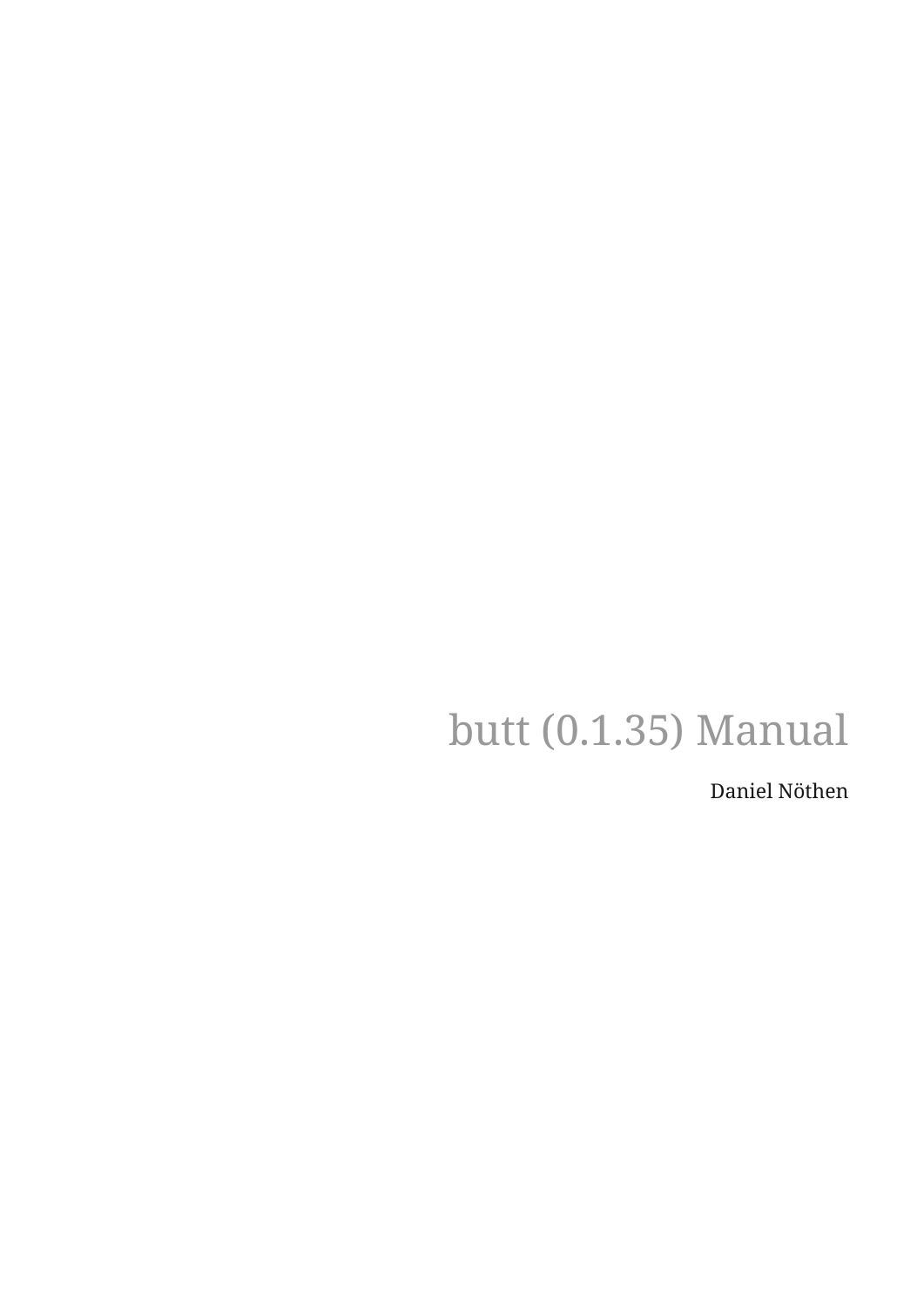### **Table of Contents**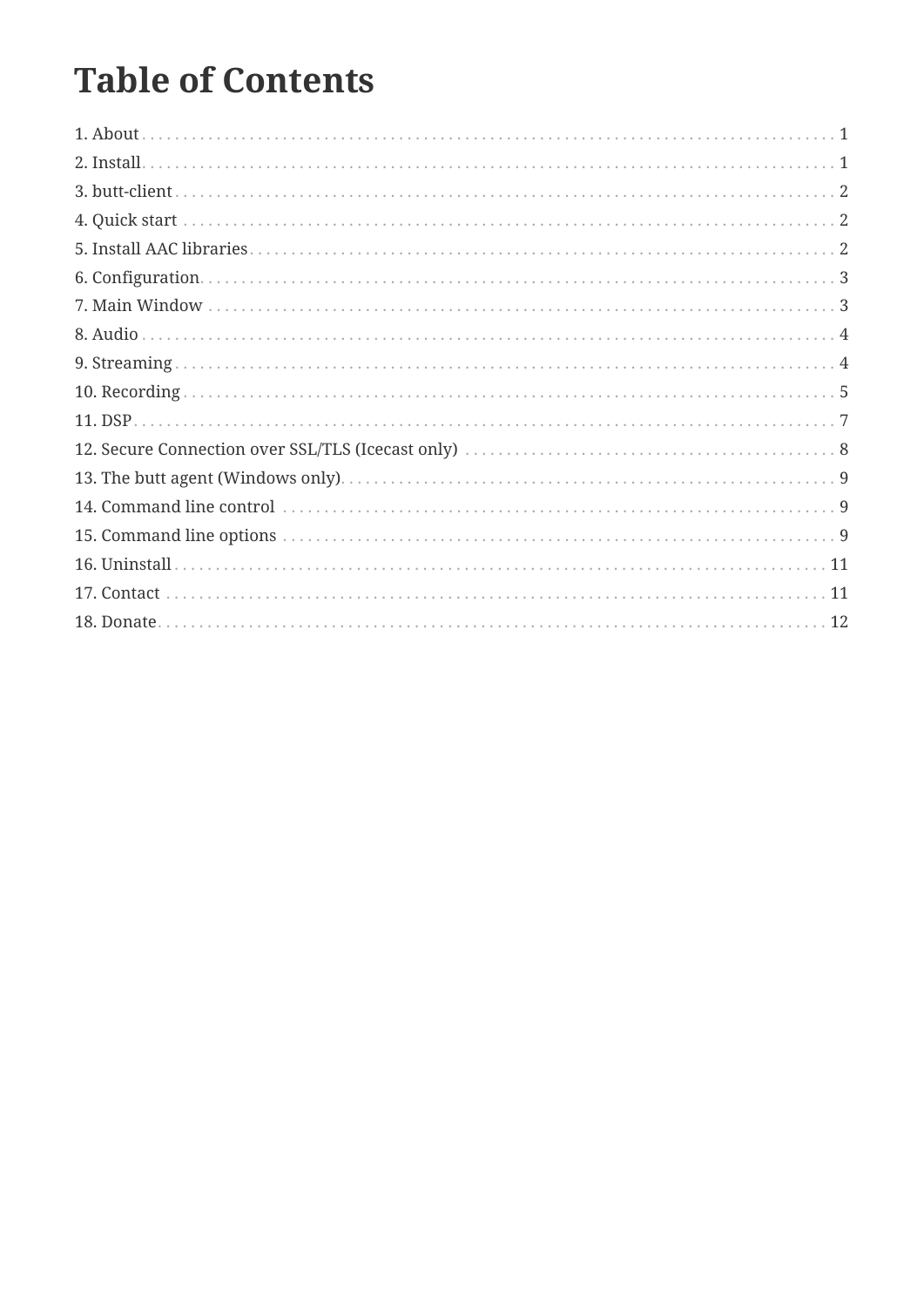# <span id="page-2-0"></span>**Chapter 1. About**

butt (broadcast using this tool) is an easy to use, multi OS streaming tool. It supports ShoutCast and IceCast and runs on Linux, MacOS and Windows. The main purpose of butt is to stream live audio data from your computers Mic or Line input to an Shoutcast or Icecast server. Recording is also possible. It is NOT intended to be a server by itself or automatically broadcast audio files.

### <span id="page-2-1"></span>**Chapter 2. Install**

*OS X:*

Mount the **butt-<version>.dmg** by double clicking and drop the butt file to the Applications folder.

*Windows:*

Just run the **butt-<version>-setup.exe** as usual and go through the installer pages.

The default installation path might be unusual, but this way it is possible to install butt without administration rights.

<span id="page-2-2"></span>*Linux/MinGW (Windows):*

Note: If you want to only install the butt-client, skip directly to the butt-client section below.

First of all the following libraries have to be installed on your system

*fltk-1.3*, *portaudio19*, *libmp3lame*, *libvorbis*, *libogg*, *libflac*, *libopus*, *libsamplerate*, *libfdk-aac*, *libdbus-1, libssl*

They are quite common and should be included in every popular linux distribution.

### On **Ubuntu** you can install them with

sudo apt-get install libfltk1.3-dev portaudio19-dev libopus-dev libmp3lame-dev libvorbis-dev libogg-dev libflac-dev libfdk-aac-dev libdbus-1-dev libsamplerate0-dev libssl-dev

On Distributions which don't have libfdk-aac like **debian** you can compile without aac support with:

./configure --disable-aac

If you want to disable SSL/TLS support you can run: ./configure --disable-ssl

For compiling on **Windows** I recommend the msys2 x64 (www.msys2.org) environment.

They have all the needed packages in their pacman repository. Additionally you need to install the libwinpthread-git package.

Make sure that you select the x64 version of each package.

After installing the above libraries you can install butt from source as usual:

- tar -xzf butt-<version>.tar.gz
- cd butt-<version>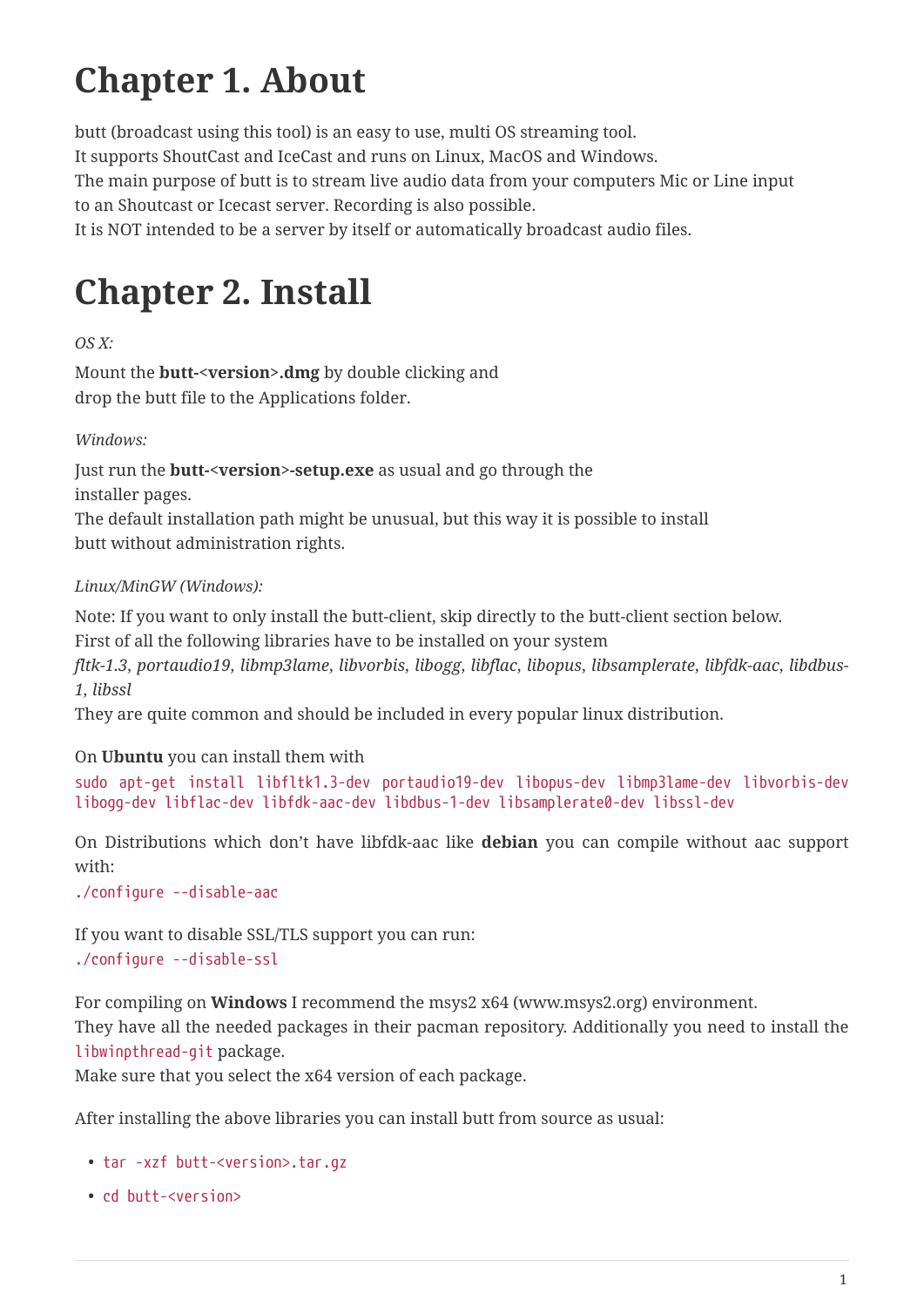- autoreconf -i (only on Windows/MSYS2)
- ./configure
- make
- sudo make install

In case the included configure script or the make process fails on your system, try to create a new configure script by invoking: autoreconf -i and start with ./configure again.

### <span id="page-3-0"></span>**Chapter 3. butt-client**

butt-client is a minimal binary which can be used to send commands to a running butt instance. There are two ways to build butt-client:

- 1. Configure the build by adding --with-client to the configure command.
- 2. Configure it by adding --without-butt.

The first option builds both butt and butt-client and it requires all system dependencies.

The second option builds butt-client only and it requires none of the system dependencies. This is the recommended option if you only need butt-client, especially if you are installing it on a different machine. This is because the resulting binary is much smaller and it does not link with any system dependencies, except the standard ones, which means that it is portable as long as you copy it to another machine which shares the same operating system as the one you are building it on.

### <span id="page-3-1"></span>**Chapter 4. Quick start**

When you start butt the first time, it will create a default configuration file in in your home directory (*~/.buttrc*) on Linux and OS X or at *C:\Users\<username>\AppData\Roaming\buttrc* on Windows.

In order to connect to a server, you need to add a new server in the config window.

Just open the settings window and click on [ADD].

Now fill in the input fields with the server credentials and click on the [ADD] at the lower right corner.

To connect to the server just press the play button in the main window and enjoy your broadcast.

### <span id="page-3-2"></span>**Chapter 5. Install AAC libraries**

*Windows:*

- 1. Download libfdk-aac-2.dll from [here](https://sourceforge.net/projects/butt/files/butt/butt-0.1.35/AAC/libfdk-aac-2.dll/download)
- 2. Go to the installation directory of butt by typing %LOCALAPPDATA%\butt into the file explorer
- 3. Copy libfdk-aac-2.dll into the installation directory of butt
- 4. Restart butt
- 5. Enjoy AAC streaming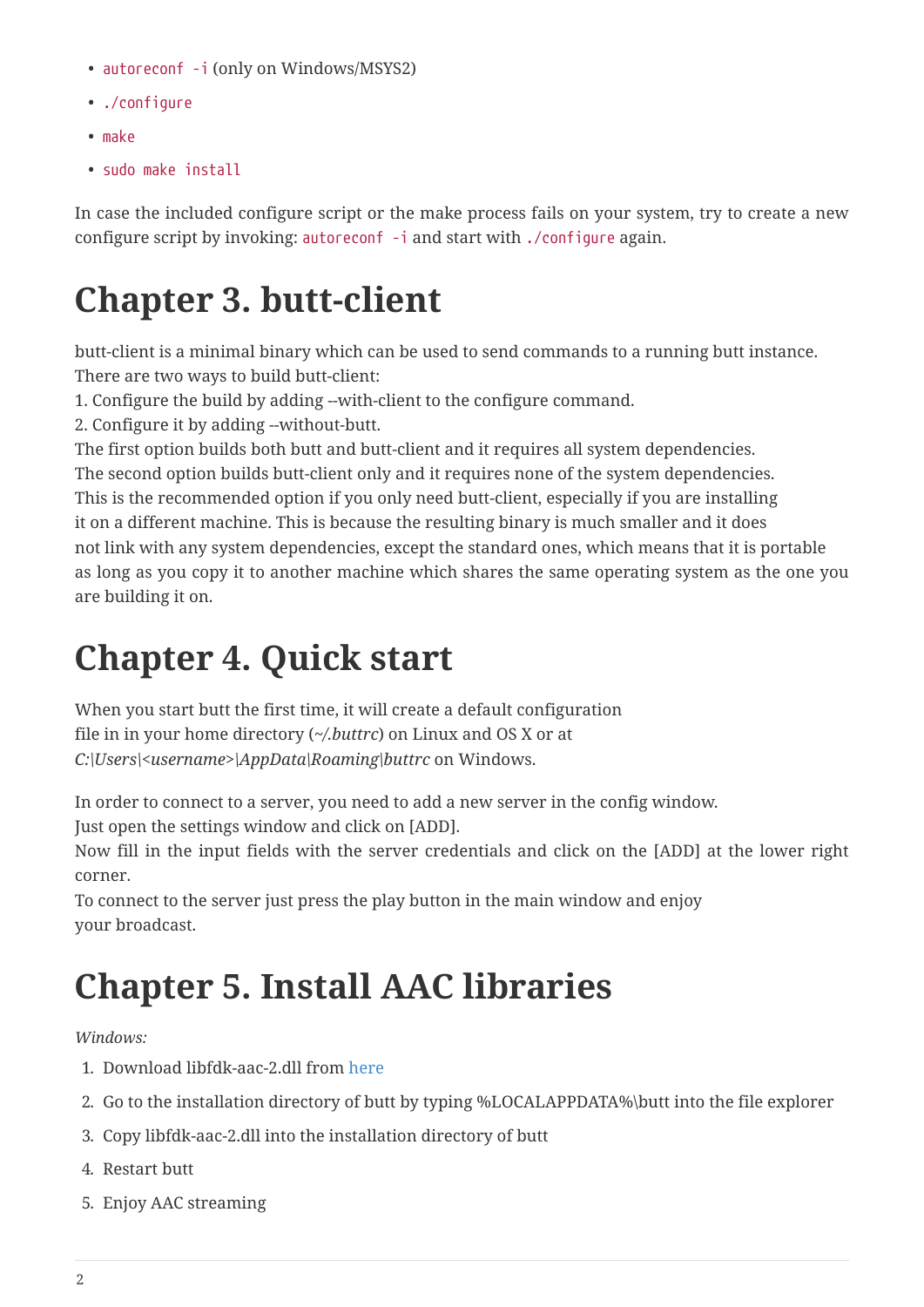*MacOS:*

- 1. Download and install butt\_libfdkaac\_macOS.pkg from [here](https://sourceforge.net/projects/butt/files/butt/butt-0.1.35/AAC/butt_libfdkaac_macOS.pkg/download)
- 2. Restart butt
- 3. Enjoy AAC streaming

Note: The installer will install libfdk-aac.2.dylib into /Library/Application Support/butt/

### *Linux:*

In case your Linux distribution ships butt without AAC support, you need to install butt from source. Please refer to the [Install](#page-2-2) section for more information on that.

# <span id="page-4-0"></span>**Chapter 6. Configuration**

The command line option -c <path\_to\_file> allows you to define a new standard configuration path.

This makes it possible to have multiple instances with different configurations

running. In case the file does not exists, butt will create a default file for you.

A tutorial on how to use the -c command line option to run multiple butt instances can be found [here](http://danielnoethen.de/butt/howtos/multiple_servers.html).

[Save]: Saves your current settings to the standard configuration

file or to the file that was passed to the -c option

[Export]: Saves your current settings to the given file

[Import]: Loads the selected file and applies the settings

### **CAUTION**

If you use the -c command line option and import another configuration file by using the import function, pressing [Save] will overwrite the file that was passed to the -c option.

In some cases the configuration file can become damaged and butt will not be able to start correctly. In that case you can hold down the shift key during butt startup to create a new configuration file.

# <span id="page-4-1"></span>**Chapter 7. Main Window**

The dot matrix display shows you the current state of the butt software.

The states are: idle, streaming, recording.

When in streaming and/or recording state you can cycle through the information by clicking on the display.

You can choose between online duration, data sent, recording duration and data recorded

The [>] symbol shines yellow if butt is connected to a server.

The [O] symbol shines orange if the [start rec. when connected] checkbox is activated.

The [O] symbol shines red if butt is currently recording.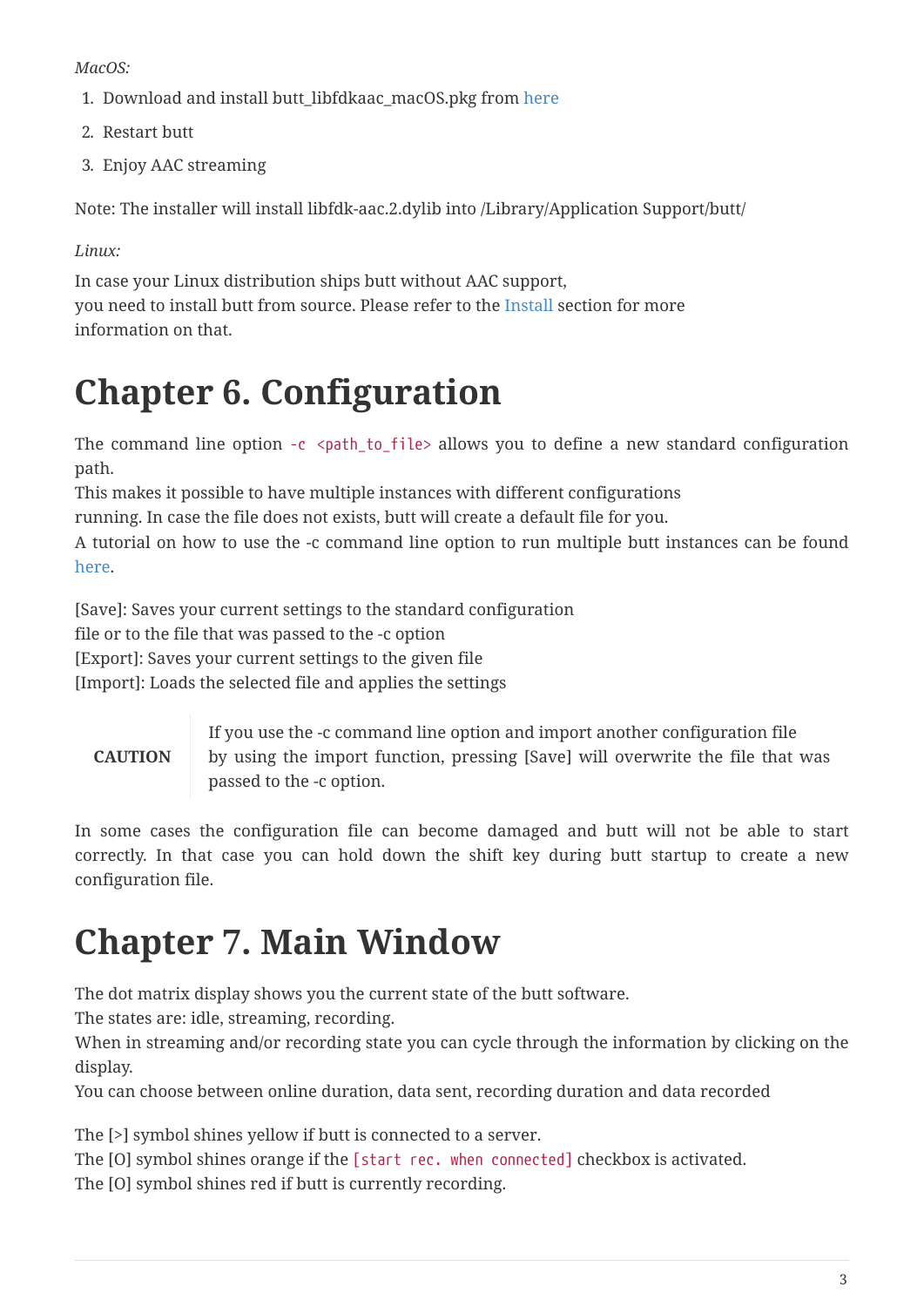Gain slider: The slider is only visible when the little [more/less] button below

the [settings] button was clicked.

With this slider you can attenuate and amplify the input signal between *-24 dB* and *+24 dB*, respectively.

Double clicking the slider resets the gain to *0 dB*. Use this slider only to fine tune your input signal.

It does not change the operating systems input volume setting. Instead, the input signal is multiplied

by the given factor. Thus, adding too much gain will also add lots of noise.

# <span id="page-5-0"></span>**Chapter 8. Audio**

The audio settings tab allows you to select your audio interface and the desired sample rate. If you have a multi-channel device you may also select the desired input channels for the left and right audio channel.

With the channel mode setting you tell butt if the audio stream shall be encoded to stereo or mono. This brings us to 4 possible combinations.

*Channel mode =* **Stereo** *and* **different channels** *are selected for Left and Right:*

This is probably the most used combination. Left and Right channels are encoded into a stereo stream.

*Channel mode =* **Stereo** *and the* **same channel** *is selected for Left and Right:*

The selected channel is used for Left and Right channel in a stereo stream.

*Channel mode =* **Mono** *and* **different channels** *are selected for Left and Right:*

Left and Right channels are averaged into a mono stream.

*Channel mode =* **Mono** *and the* **same channel** *is selected for Left and Right:* The selected channel is used as mono channel in a mono stream.

# <span id="page-5-1"></span>**Chapter 9. Streaming**

To start streaming just click the play symbol.

butt will try to connect to the server until you press the stop button. If the connection gets lost, butt will try to reconnect until the stop button is pressed

You can stream in 5 different audio codecs: mp3, aac+, ogg/vorbis, ogg/opus and FLAC. In case opus is selected the sample rate is always resampled to 48 kHz. Of course no resampling is needed if you select 48 kHz as sample rate.

*Song name:*

If you want to inform the listener about which song is currently playing you can do that on the [Stream] tab. You only need to type the song into the Song Name input field and hit Enter or click [OK].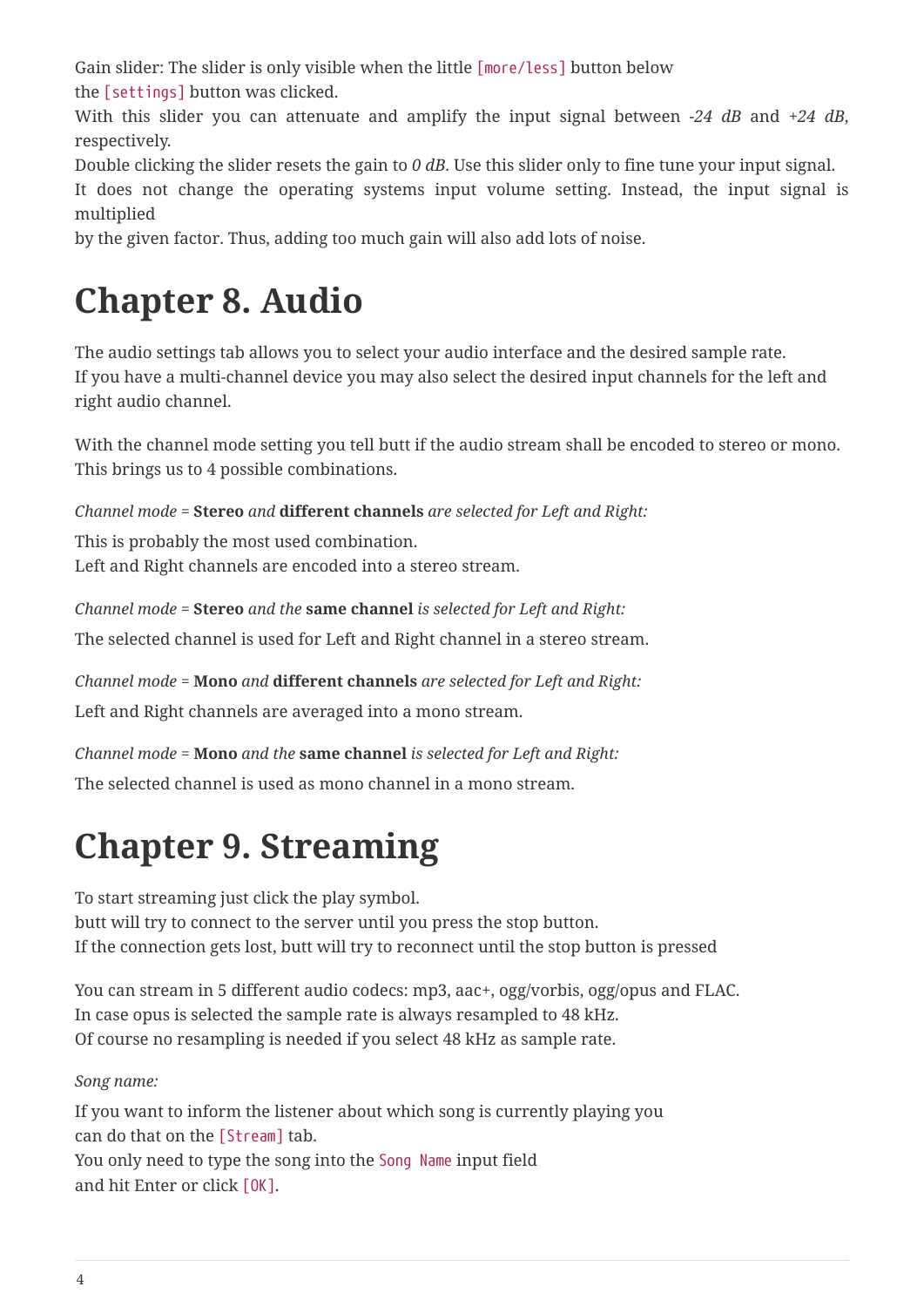butt can also update the song automatically from a text file. The first or the last line of the file must be the name of the song. As soon as butt detects that the file has been changed, it updates the name of the song on the server.

If you run butt on MacOS or Linux you can even transfer the current song name from an audio player to butt. Supported audio players: Linux: Rhythmbox, Banshee, Clementine, Cantana, Spotify MacOS: iTunes/Music, Vox, Spotify

As broadcasting with Icecast and Shoutcast is not realtime, the listener receives the audio content with a few seconds delay. This delay introduces an offset between the current song name and the actual song that is playing. To prevent confusion on the listener side you can add a delay to the automatic song update.

In case you want to add a prefix and/or a suffix to your song name you can do that by entering the desired text into the corresponding input field.

#### *Stream infos:*

In the [Main] settings window you can add stream infos. This allows you to deliver more details about your stream. For example the genre of your music, description of your station, web address etc.

Unfortunately, it is not possible to update stream infos during a broadcast. You need to reconnect for updating the stream infos.

#### *Automatic streaming:*

If you activate the checkbox *Start streaming after launch* butt will automatically connect to the server as soon as the application has been started.

butt can also connect and disconnect depending on the audio signal level:

To connect automatically if a signal is present for a certain amount of time enter an integral number larger than 0 into the *Start if signal is present for […] seconds* field.

To disconnect automatically if the signal is absent for a certain amount of time enter an integral number larger than 0 into the *Stop if signal is absent for […] seconds* field.

The default signal detection levels are set to -50.0 dB and can be independently changed for the present and absent signal cases in the [Audio] tab.

# <span id="page-6-0"></span>**Chapter 10. Recording**

butt is able to record and stream simultaneously in different bit rates. For example you can stream with 96 kbit and record with 192 kbit. Recording is possible in mp3, aac+, ogg/vorbis, ogg/opus, FLAC or wav.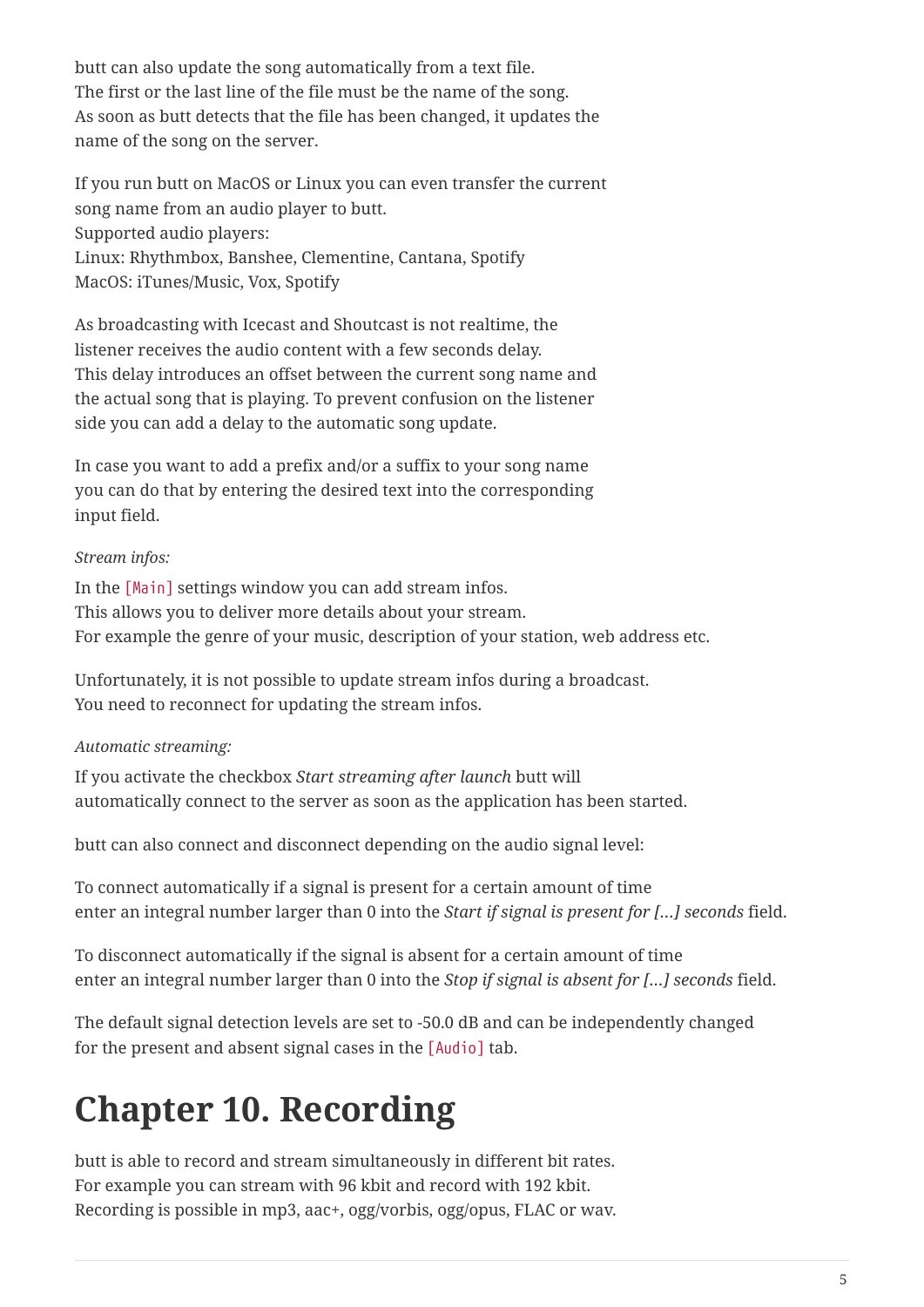To record your session you first need to select the destination folder and specify a file name in the [Rec] tab.

butt will replace specific date variables with the current time and date. For example rec\_(%m\_%d\_%y).mp3 expands to rec\_(03\_28\_2008).mp3.

Other possible time variables are %H (hours) %M (minutes) %S (seconds). Refer to the table below for more supported date variables.

With the %i variable you can add an index number to your file name. This means with rec  $\frac{1}{2}$  i.mp3 butt first tries to record to rec 0.mp3. In case that file already exists, butt tries rec\_1.mp3 and so on…

To manually start the recording simply press the record symbol. To stop recording just click on the record symbol again.

#### *Automatic recording:*

If the *start recording when connected* checkbox is activated butt starts the recording immediately after being connected to a server.

Vice versa butt will stop the recording if the *Stop recording when disconnected* checkbox is active.

Additionally you can tell butt to immediately start recording after the application has been launched by checking the *Start recording after launch* box.

To start recording automatically if a signal is present for a certain amount of time enter an integral number larger than 0 into the *Start if signal is present for […] seconds* field.

To stop recording automatically if the signal is absent for a certain amount of time enter an integral number larger than 0 into the *Stop if signal is absent for […] seconds* field.

The default signal detection levels are set to -50.0 dB and can be independently changed for the present and absent signal cases in the [Audio] tab.

You can also tell butt to split your recording into separat files every **n** minutes. Just enter a number higher than 0 into the *Split file every [..] minutes* field.

Let's assume your file name is rec\_(%m\_%d\_%y)\_%i.mp3 Then the first file is expanded to rec\\_(03\_28\_2008)\_0-1.mp3, the second after **n** minutes to rec\_(03\_28\_2008)\_0-2.mp3, the third to rec\_(03\_28\_2008)\_0-3.mp3, you got it.

If the *sync to full hour* checkbox is activated the automatic file splitting is synchronized to the full hour. This means if the current time is *8:55* and file splitting is set to *15 minutes*, the second file starts at *9:00* and the third at *9:15*.

If you want to split the recording now, just click the *[Split now]* button.

#### **Supported variables for file name expansion:**

| Variable Meaning |                                     |
|------------------|-------------------------------------|
| $\%a$            | abbreviated weekday name (e.g. Fri) |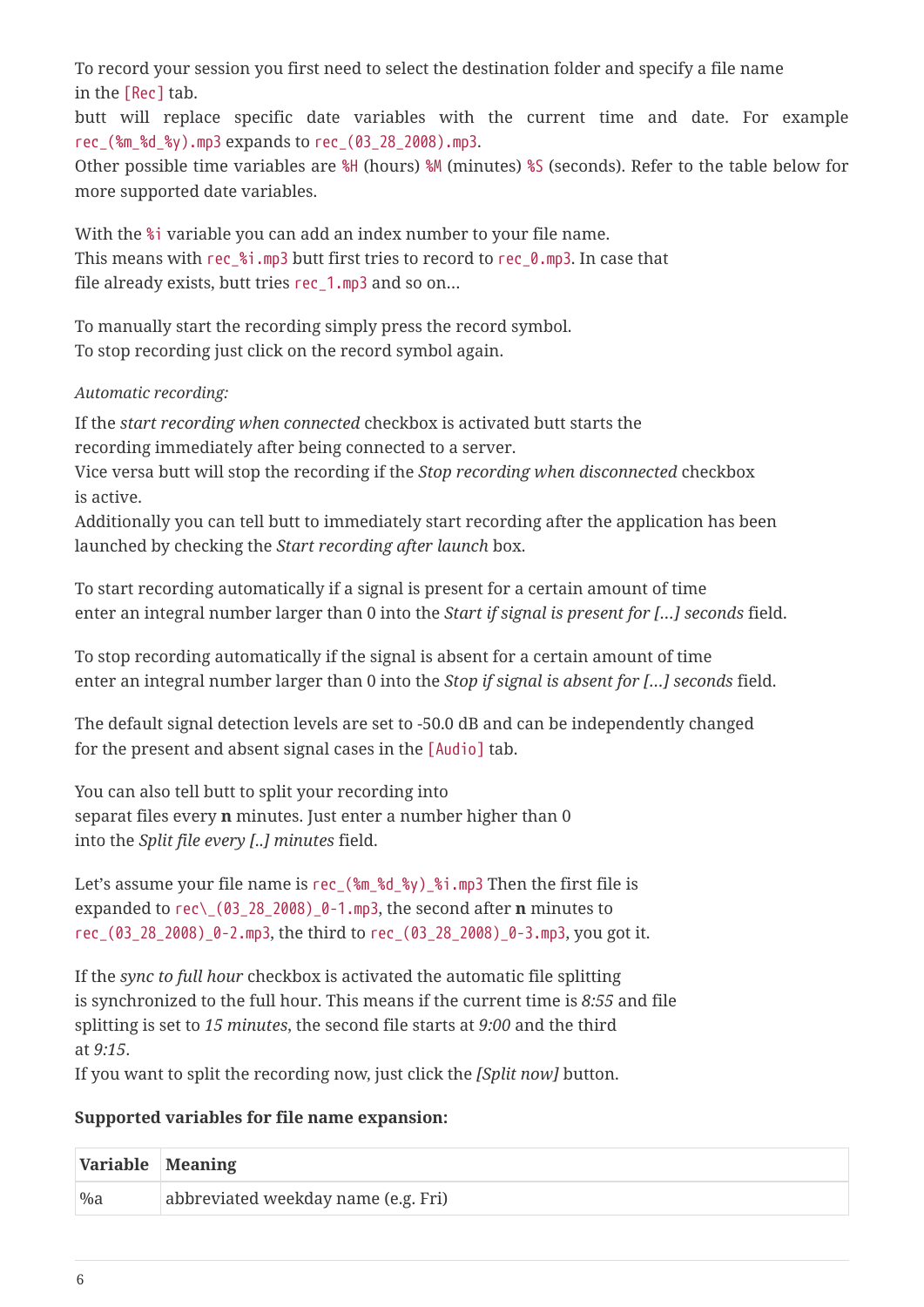| <b>Variable</b> | <b>Meaning</b>                                              |
|-----------------|-------------------------------------------------------------|
| $\%A$           | full weekday name (e.g. Friday)                             |
| $\%b$           | abbreviated month name (e.g. Oct)                           |
| $\%B$           | full month name (e.g. October)                              |
| %d              | day of the month, as a number (1-31)                        |
| %H              | hour, 24 hour format (0-23)                                 |
| $\%$ I          | hour, 12 hour format (1-12)                                 |
| $\%$ j          | day of the year, as a number (1-366)                        |
| %m              | month as a number (1-12).                                   |
| $\%M$           | minute as a number (0-59)                                   |
| $\%p$           | AM or PM                                                    |
| %S              | second as a number (0-59)                                   |
| $\%$ U          | week of the year, (0-53), where week 1 has the first Sunday |
| $\%W$           | weekday as a decimal (0-6), where Sunday is 0               |
| $\%W$           | week of the year, (0-53), where week 1 has the first Monday |
| $\%$ y          | year in decimal, without the century (0-99)                 |
| $\%$ Y          | year in decimal, with the century                           |
| $\%Z$           | time zone name                                              |

### <span id="page-8-0"></span>**Chapter 11. DSP**

#### *10-Band Equalizer:*

The equalizer allows you to change the gain of certain frequency bands from -15 dB to 15 dB. Note for professionals: The equalizer uses a Q of 2 on each frequency band.

#### *Dynamic Range Compressor:*

Dynamic range compression is used to reduce the difference between loud and quiet parts of the signal, and thus provide a more consistent experience for listeners. It is used by virtually all professional radio stations.

The recommended procedure for configuring the compressor is as follows:

- 1. Start playing the loudest audio source you intend to broadcast (typically music), and line it up with the master gain slider.
- 2. Enable the compressor, and adjust the threshold and gain to suit. The attack and release times can generally be kept as they are, unless you have a particular reason to change them. You will notice that the overall signal level goes down, as it is being compressed.
- 3. Adjust the makeup gain to bring the signal back to its original level.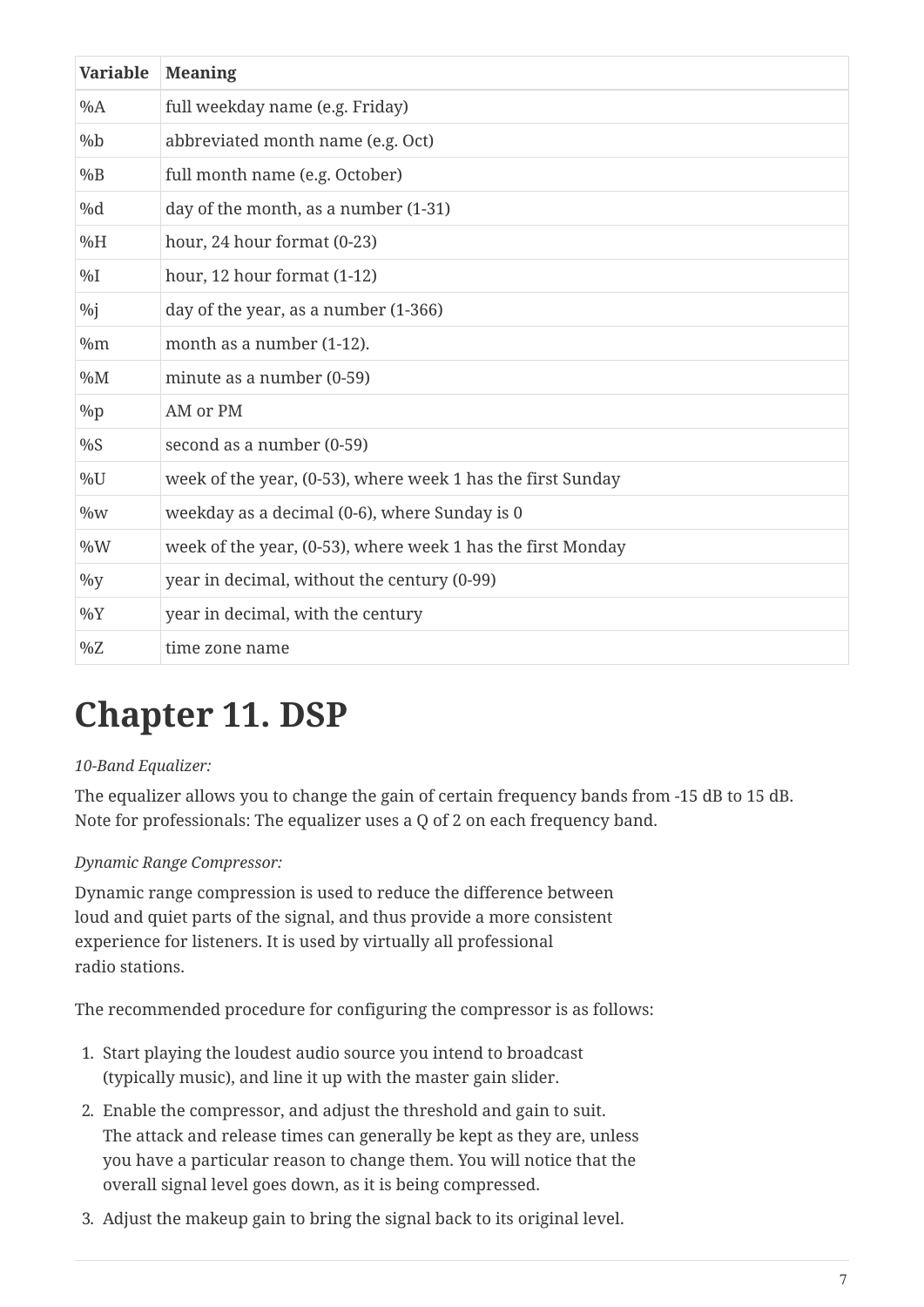4. Now test with a quieter audio source (such as your voice), and see that the level of that is boosted in comparison. If the quieter source is still too quiet, reset the makeup gain to 0 and repeat from step 2 onwards, until you have a satisfactory result.

This procedure can take some time to find the optimum settings, which are determined by listening as much as by metering, but it generally only needs to be done once - butt will save your settings, so once you have values that work well for your content, you probably don't need to adjust them again.

As a rough guide, music should be compressed relatively subtly, with a fairly high threshold and a ratio typically between 2 and 3. Pure speech content can be compressed much more dramatically, with a low threshold and a ratio of 5 or more; this will make the speech easier for the listener to understand, and will also reduce the differences between different speakers or by not keeping a very consistent distance from the microphone.

For mixed speech and music broadcasting, it is recommended to set butt's compression as for music, and then have an additional compressor (typically a hardware module) between the microphones and the final mix.

To check if the signal power exceeds the threshold, the compressor usually averages the signal power over time and compares it with the threshold. This averaging process reduces the speed of the compressor. In case you need a very fast responding compressor you can activate the *Aggressive Mode* option. With this option enabled the compressor does not average the signal power over time anymore.

### <span id="page-9-0"></span>**Chapter 12. Secure Connection over SSL/TLS (Icecast only)**

To enable encryption for a certain server, you only have to activate the *Use SSL/TLS* checkbox in the server settings. Please bear in mind that the server must be configured with SSL/TLS support in order to make this working. The connection will fail if you activate SSL/TLS for a server which does not support encryption.

If the certficicate validation fails, butt will ask you if you want to trust that certificate anyway. If you click on [TRUST] butt will establish the connection and remembers the decision for that certificate and server. By pressing the button *[Revoke certificate trust]* you can revoke that decision.

If you want to specify your own file or folder with CA certificates, you can enter the path to the file or folder in the [TLS] tab of the settings window. Usually you should not need to enter any information there.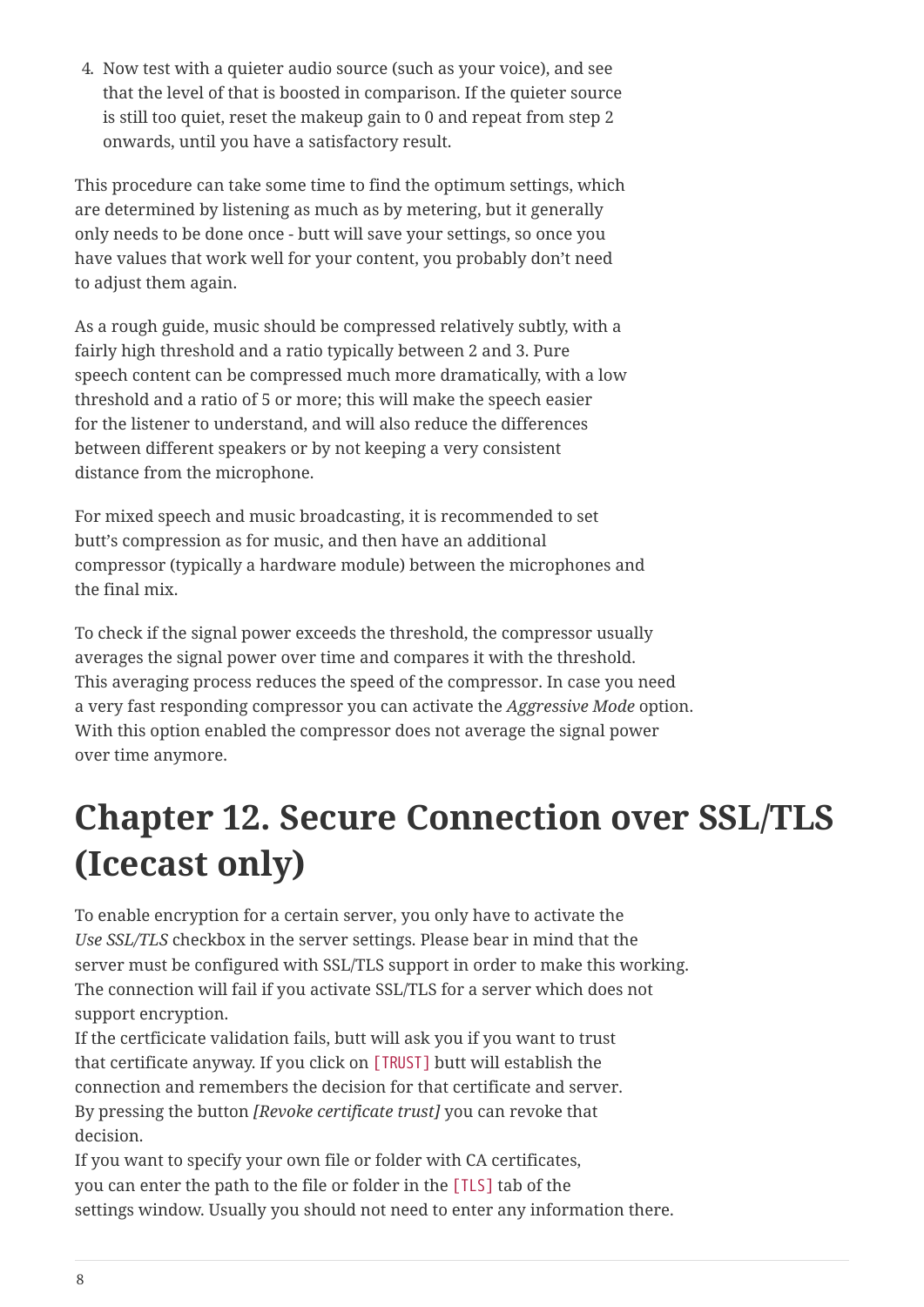# <span id="page-10-0"></span>**Chapter 13. The butt agent (Windows only)**

Version 0.1.29 has introduced the little helper tool called butt agent. The main purpose of the butt agent is to make it possible to minimize butt into the windows system tray.

Minimizing to tray is not the only feature, though. You also have the ability to let it display balloon notifications for connects/disconnects and for song updates. If you want to start butt at windows start you can also enable/disable this with the agent.

butt starts the agent automatically if the checkbox *Minimize to tray* is enabled. If you want to use the balloon notifications you should activate the *Start agent at startup* checkbox in the [Main] settings tab.

Once the agent has been started you will find it in the system tray. From here you can manage the minimized butt instances and activate the features mentioned above. A left click on the tray icon minimizes or raises the last butt instance. A right click opens up a context menu with more options.

The butt agent closes itself if no more butt instance is running.

### <span id="page-10-1"></span>**Chapter 14. Command line control**

butt can be controlled from command line.

If you want you can even control butt from a remote computer.

Please refer to the section below for more information on that.

# <span id="page-10-2"></span>**Chapter 15. Command line options**

butt has several command line options which can be seperated into two modes.

#### *Operating Mode:*

These options change the behaviour of the instance you are about to start.

### *-c <path>:*

This option allows you to select a different configuration path. It is useful if you want to run several butt instances with different configurations. Just pass a different configuration file with the -c option for every instance.

```
-A:
```
This option tells butt to accept control commands from your network or even the internet.

**CAUTION**

When using this option everyone in your network or even internet may control your butt instance. Please use this option only if you have secured your network appropriately.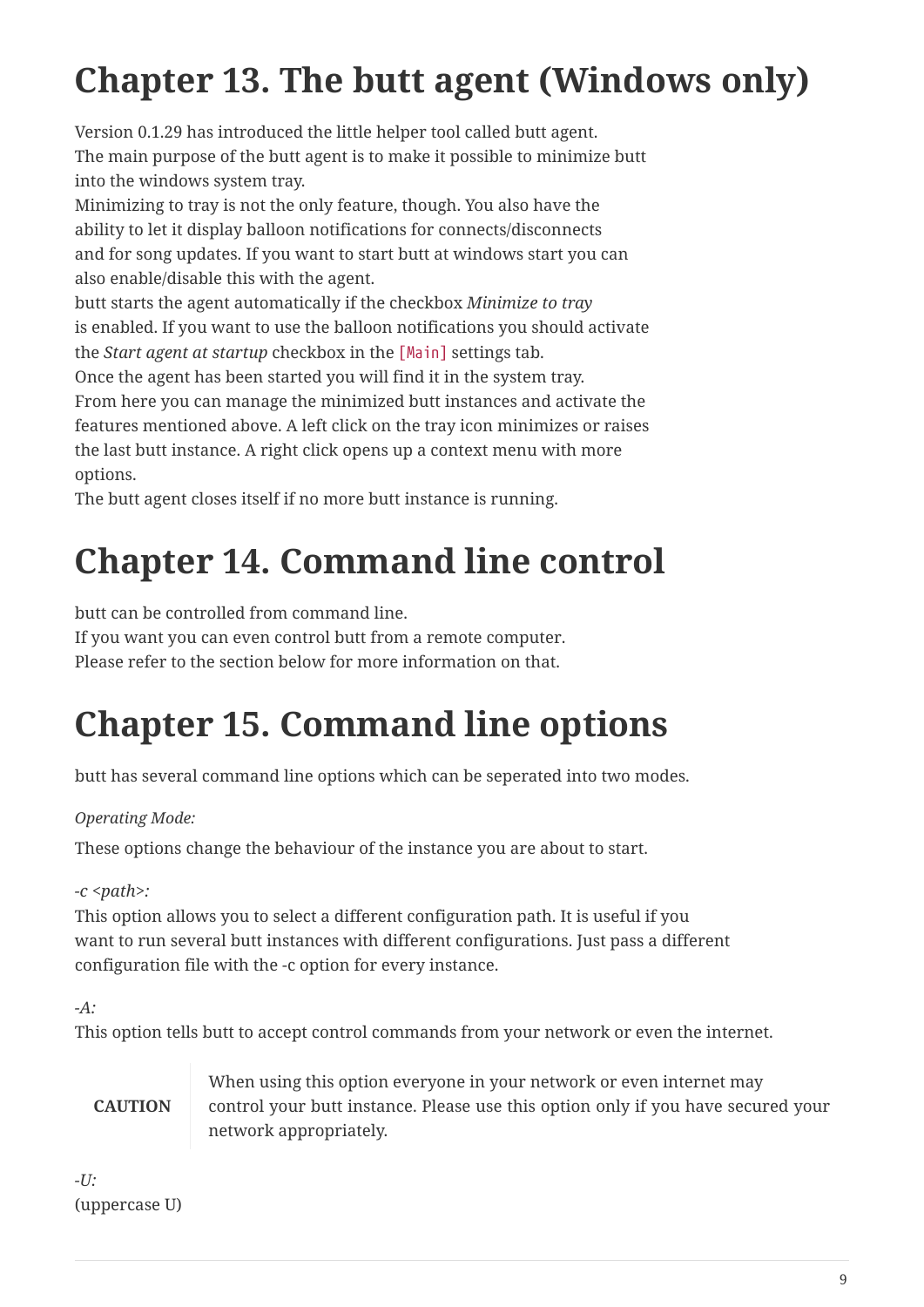The command server will use UDP instead of TCP. If you pass the -U flag here you also need to pass it when sending control commands.

*-x:*

Use this option if you do not want to run a command server at all. This will also disable receiving commands from your local machine.

#### *-p <port>:*

With this option you can define the port of the command server. The default port is 1256. Use this option for example if you have several butt instances that you want to control from command line.

#### *Control Mode:*

With these options you can send control commands to a running butt instance. Note that you can send these commands from either butt or butt-client binaries.

*-s [name]:*

(lowercase s)

This command tells butt to connect to the server *name*. If the *name* parameter is omitted, butt will connect to the currently selected server.

*-d:*

When receiving this command, butt will disconnect from the current server.

*-r:*

This command starts the recording engine.

*-t:*

Use this option to stop the recording.

*-n:*

In case a recording session is active this option splits the current file like it would if you press the [Split now] button in the user interface.

*-q:* Closes butt gracefully.

*-u <song name>:* (lowercase u) Sends a new song name to the server.

```
-M <threshold>:
Sends a new streaming signal threshold to update the server configuration.
```
*-m <threshold>:* Sends a new streaming silence threshold to update the server configuration.

*-O <threshold>:*

Sends a new recording signal threshold to update the server configuration.

*-o <threshold>:*

Sends a new recording silence threshold to update the server configuration.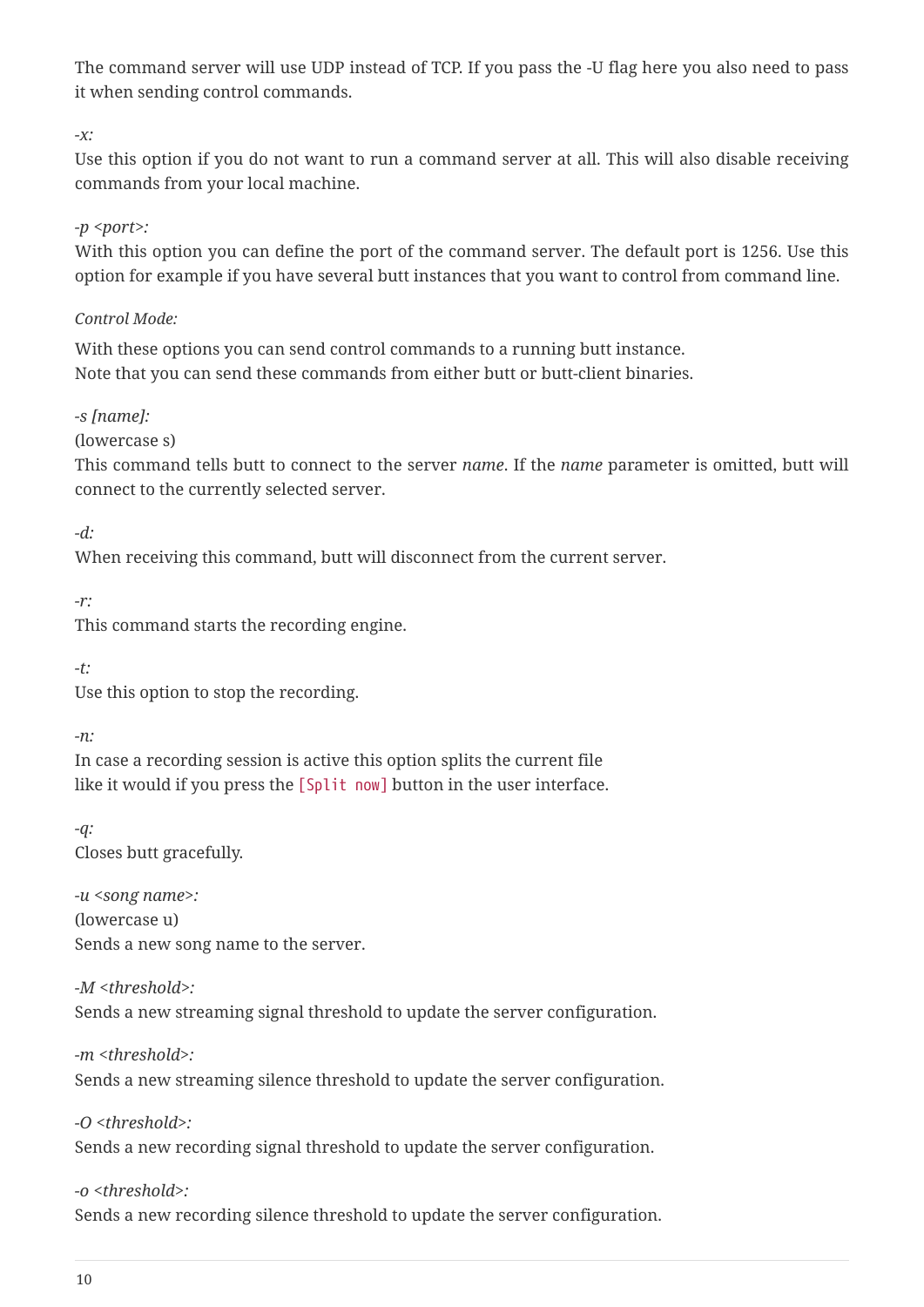```
-S:
(uppercase S)
Requests a status information packet. The answer will be of the form:
connected: 1
connecting: 0
recording: 1
signal present: 1
signal absent: 0
stream seconds: 10
stream kBytes: 164
record seconds: 38
record kBytes: 3581
volume left: -6.2
volume right: -6.2
song: Stanley Clarke Trio - Under the Bridge
record path: /home/butt/recordings/recording_20220312.flac
```
*-a <address>:*

Use this option to control a butt instance that is running on a remote computer. In order to control a remote butt instance the butt instance must have been started with the -A option. The parameter *address* can be either a IP address or a hostname.

*-p <port>:*

This should be set to the same port that has been given to the butt instance you want to control. By default the command will be sent to port 1256.

*-U:* (uppercase U) Use this option to send commands via UDP instead of TCP.

### <span id="page-12-0"></span>**Chapter 16. Uninstall**

*MacOS:*

Delete the **butt.app** from your *Application* folder and remove the configuration file from */Users/<username>/.buttrc*

*Windows:*

Run the Uninstaller from the butt folder in your windows start menu.

*Linux/MinGW:*

Run sudo make uninstall from the source tree and remove the configuration file from */home/<username>/.buttrc*

### <span id="page-12-1"></span>**Chapter 17. Contact**

butt at danielnoethen dot de